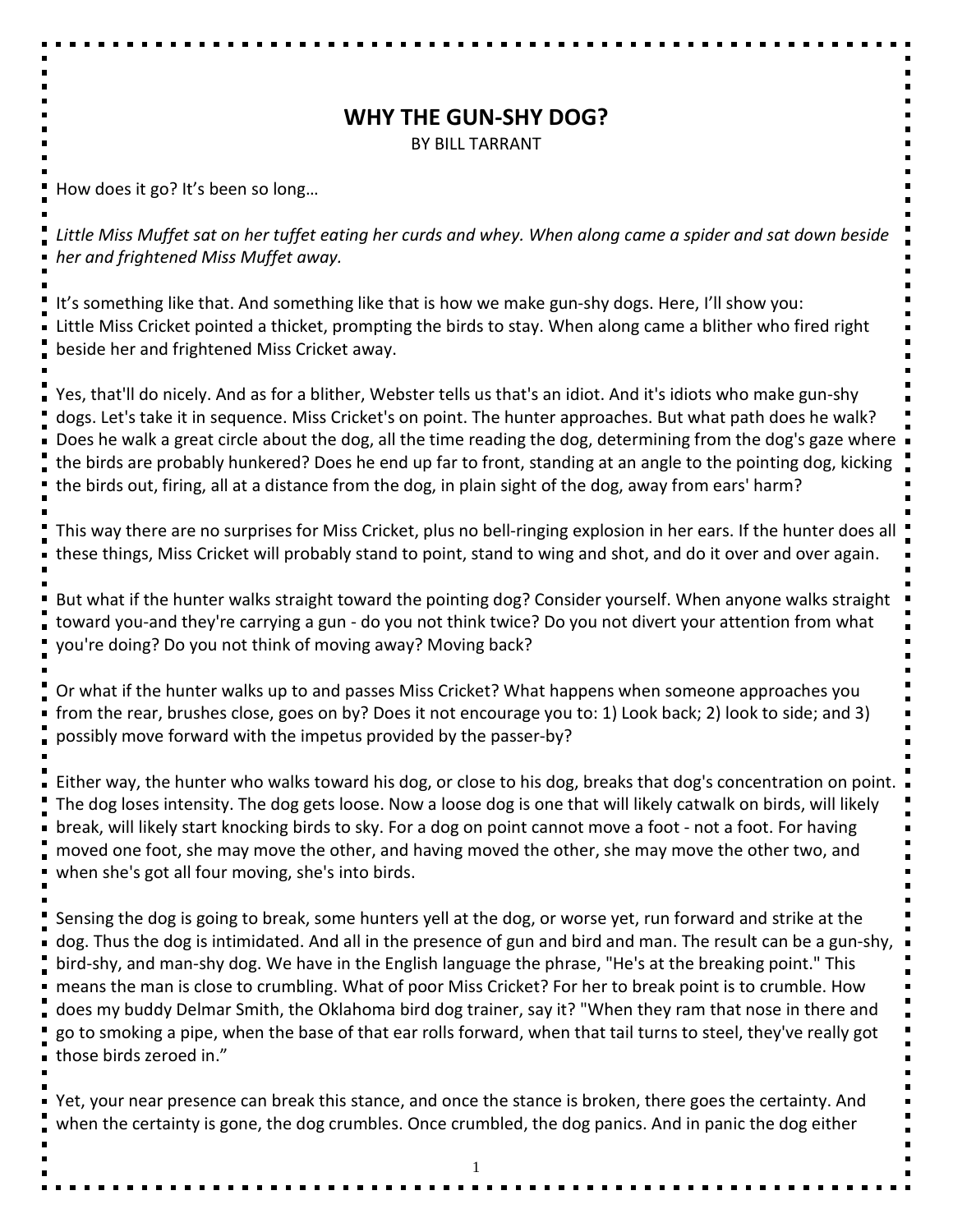leaps to the birds, or bolts. Either way the dog is apt to get scolded, And out of all this the dog will likely say, "I don't want to do this anymore".

So, never never never walk toward or close-by your dog on point. Always circle far to front, acknowledging the pointing dog by voice, saying. "Yes Cricket . . . . I see 'em." Or saying. "Birds," Or "Whoop," or whatever words bond this dog and you together. Acknowledging the dog's point accomplishes many things. Most important, it is a reward. Plus, it says to the dog, "Thanks for finding and holding these birds. . . now we'll do what's left to be done, together." Thus the dog continues to pin the birds, but also assumes the responsibility of going broad-vision so she can watch the deadfall and the covey relocation.

Acknowledgment also raises the odds for successive covey finds. You're telling the dog, "I 'know there are birds here because you do not lie to me." You're telling the dog you know this isn't a false point, you know this isn't unproductive, for you know this dog doesn't let you down. You're telling the dog you have faith in her. For don't kid yourself, no dog's going to produce-repeatedly produce - if you doubt her worth, and she knows you doubt it.

Many dogs get into situations where they're not certain of their find. Your endorsement clinches their hunch. Yet, if you don't believe in the dog, why should the dog believe in herself? In everything you've done together you've been the pack leader, you've been the instructor and the enforcer, you've been the taker and the giver. . . you've been the dog's life.

Let's look at all this another way. . . We speak of a gun-shy dog. Do you know such a dog is usually man-shy and bird-shy as well? It seems the three occur all at once, and altogether. A dog is taken to the field too soon (the dog's just not ready to work birds). A man approaches the dog's point without consideration, the man intimidates the dog, the man stands directly over the dog-and fires a gun. At that same time, the dog sees birds flare, and the dog senses all this happening at the same time and she associates it all as one thing, and says, "I want none of this," then tucks her tail and runs.

For as John Nash, fourth generation Irish setter breeder, told me that day on the moors or Ireland's Ballyfin when we were partridge hunting, "Did you ever notice, Bill, that there are no bad pups. . . just bad dogs?" And as Delmar observed one time when he and I were judging a field trial in Hawaii, "Every problem a dog's got is manmade. The dog wasn't born with it. So the best dog training a man can do is avoid problems. . . not get smart in fixin' 'em. For that's just writin' your message on a scribbled-up board."

And Joe Simpson, the first man to go behind enemy lines with an American- trained dog, observed one afternoon as we were sipping tea in the backyard of his Emmett, Idaho farm home, "When I went into the K-9 Corps, you'd hear a bird dog trainer say of another, 'He sure can train dogs. . . you ought to see him use a whip."

Let's take all three statements and ball 'em all together. They're saying: 1) dogs don't make dog problems, men make dog problems: 2) a well-trained dog is one that's been brought along problem-free, not problemcorrected; and 3) blithers who do make problems too often think the solution is the right-smart handling of a whip. And I add quickly, what's a whip? A menace? And what of a man's approach to a dog? His standing above a dog? Cannot the man's manner serve the same menacing purpose of a whip? But the man may not know this. The man doesn't know he is whipping his dog psychologically.

And that's how gun-shy dogs are often made. Part of the way. . . there are others. For example, let's suppose you can't shoot all that well. Up comes a cock pheasant, you go blouie, down he falls, but kicking, and you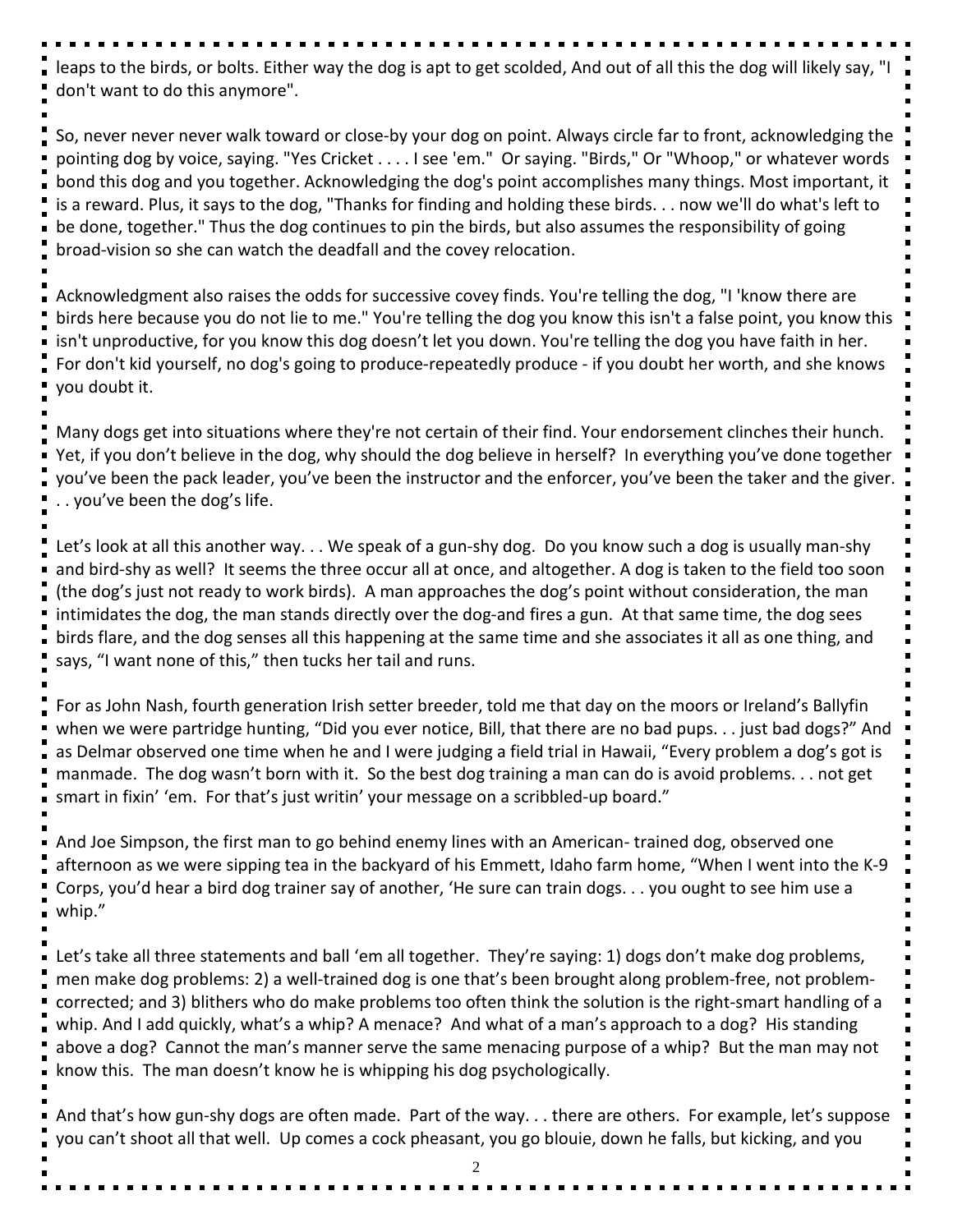cast Miss Cricket to fetch. She leaps to take the bird in her mouth, the pheasant flips over on his back and spurs her deep in the nose, and that could be all for Miss Cricket. She now says, "If you want the bird, fetch it yourself." Don't be surprised if she starts breaking point just as you appear, or just before you fire. She's birdy. So she'll take you to feather, but she wants nothing to do with wing and shot.

So another way to keep your dog from becoming gun-shy is to kill what you shoot. Don't drop cripples out there. Even a bobwhite! Let's say the bobwhite runs and Miss Cricket leaps in pursuit, only to get a twig in her eye. Miss Cricket may wonder, why did the bird do that? All she knows is she leaped toward the bird and her eye burned. Miss Cricket may no longer want anything to do with bobwhite.

So, understand the factors that cause a hit or a miss: range, gauge, choke, and shot. Read Bob Brister's shotgun columns to learn the details. But understand now, you must use enough gun. If it takes a 12 gauge for you, then use it. And use enough shell. Gun wizard Hal Jankofsky, Scottsdale, AZ, whose gun shop is a treasured classroom of mine, says, "The best shot size on quail, pheasant and dove is 71/2 to 8 over dogs. . . because this is a controlled shot."

He admits there will be those who attack this statement. But his observation supports the shooting experience of the National English Springer trials. Springer gunners let the pheasants have a long flight—so the dogs get a good look—then drop them dead at ranges of 40 to 60 yards. Shot size is 7½'s.

Also, Springer gunners are shooting low-brass shells. Jankofsky says, "A high velocity load is actually slower. For example, in a 12 gauge it is actually 15 feet per second slower." So you're going to get on your target faster with low-brass shells, and by shooting 7½'s you're going to be throwing more shot than if you were shooting 4's or 6's.

But like I say, read Brister. He's the in-house shotgun expert. Learn to use your gun to kill clean. That way all of Miss Cricket's birds will be immobile, and she'll not become gun-shy by a spurring pheasant, or because she stuck her eye with a thorn dashing in after a flopping quail.

Now pertinent to all this is something I've never heard a hunter, or dog man, mention. Yet to me it seems so self-evident. A dog on point, or a dog that's honoring a point, cannot move a foot until ordered to Hi-on to either relocate on a running covey, retrieve deadfall, or cast to hunt. And what is a dog on point? That's a dog that's got the birds scented and he's signaling their location with heart, body, and soul. If the dog moves toward the covey—and this is important and this is what I've never heard a man mention—the dog's still pointing. He's still telling you where the birds are, but he's not whoaed. Whoa means put all four feet down and don't move 'em. It has nothing to do with birds. I repeat, it has nothing to do with birds.

Whoa is taught in yard training without a bird (see Field & Stream, December 1974). Whoa is taught long before the dog is ever introduced to a bird in training. Whoa means turn to stone, stand dead, don't even think of moving—even if gnats swirl before your eyes and a flea stabs you under the tail. Whoa is man's way of controlling point. Point is what God gave a dog to help earn his keep: to keep vittles on the table. Point is natural. Whoa is manmade. A dog can point a bird, if he's scenting it, running 49 miles an hour. But be won't be whoaing at that speed. Understand?

Now, in the world of bird dogs we speak of a back, an honor. That's one dog sight-pointing another that's scent-pointing. It comes to pass when you're working a brace of dogs. One points birds, the other points the pointing dog-unless there's a divided find. But should either dog move, we say, "That dog broke point," or, "That dog broke honor." And what we're saying is wrong. That honoring dog could also be running 40 miles an